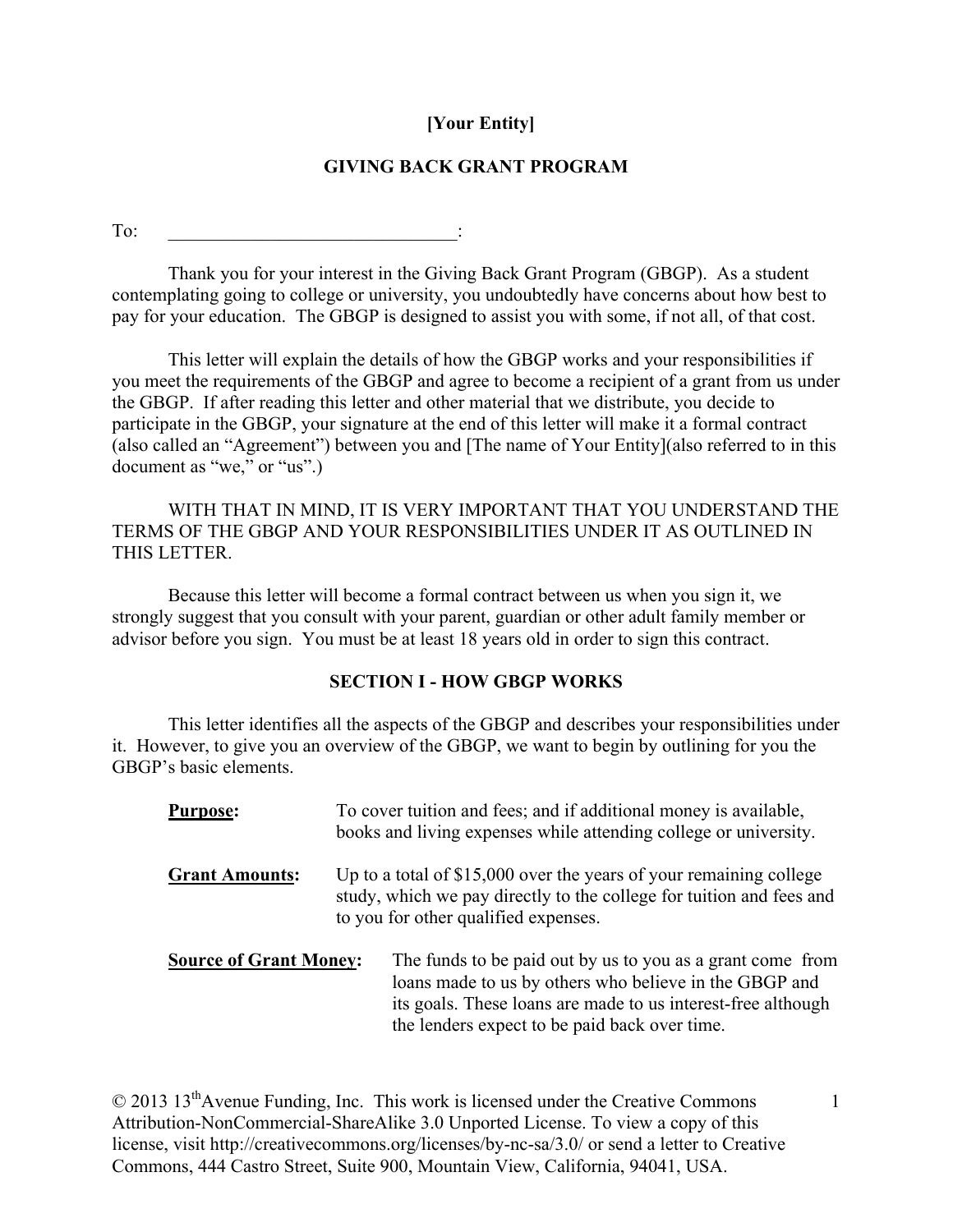| <b>Give Back Amounts:</b>                              | Upon your graduation and employment, you will begin to<br>pay us for a period of 15 years a yearly amount equal to 1%<br>of your gross income for every \$3,000 of the total grants<br>you received from us under the GBGP. During this period<br>you also will be required to perform 20 hours a year of<br>approved volunteer service for us or for other community-<br>based organizations. Your pay-back obligation ends when<br>one of the following occurs:                                                                                                   |  |
|--------------------------------------------------------|---------------------------------------------------------------------------------------------------------------------------------------------------------------------------------------------------------------------------------------------------------------------------------------------------------------------------------------------------------------------------------------------------------------------------------------------------------------------------------------------------------------------------------------------------------------------|--|
|                                                        | You have made 15 years of required payments (periods<br>$\bullet$<br>where you are granted forbearance or where payments<br>are deferred as described in this contract are not<br>counted as part of the 15 years)<br>We have determined that the lenders who lent the funds<br>$\bullet$<br>to [Your Entity] at 0% that funded the grants you and<br>all other students first received in the same calendar<br>year have been fully paid back by us.<br>The total payments made by you to [Your Entuty] equal<br>٠<br>four times the amount you received in grants |  |
| <b>Purpose of the Give Back</b><br><b>Amounts:</b>     | Some of the money we receive from you as part of the<br>"giving back" portion of the GBGP will be used for<br>grants to new students who become eligible<br>for the GBGP after you, and the balance will be used to<br>repay amounts borrowed by us from our lenders.                                                                                                                                                                                                                                                                                               |  |
| <b>Failure to Perform:</b>                             | If you do not perform as you promised or if you do not<br>follow the rules of the GBGP, you may be responsible for<br>the payment of additional fees to us.                                                                                                                                                                                                                                                                                                                                                                                                         |  |
| <b>Your Relationship to</b><br><b>AHC-Take Flight:</b> | Our bylaws provide that up to two members of our Board<br>of Directors can be recipients of grants under the GBGP.<br>We believe this will help establish a network with grant<br>recipients with whom you can discuss issues concerning<br>your ongoing education experience and plans for<br>employment once you graduate. The specifics of GBGP<br>grant recipients serving on the Board are contained in our<br>By-laws which are enclosed in the package of material<br>concerning the GBGP given to you with this letter.                                     |  |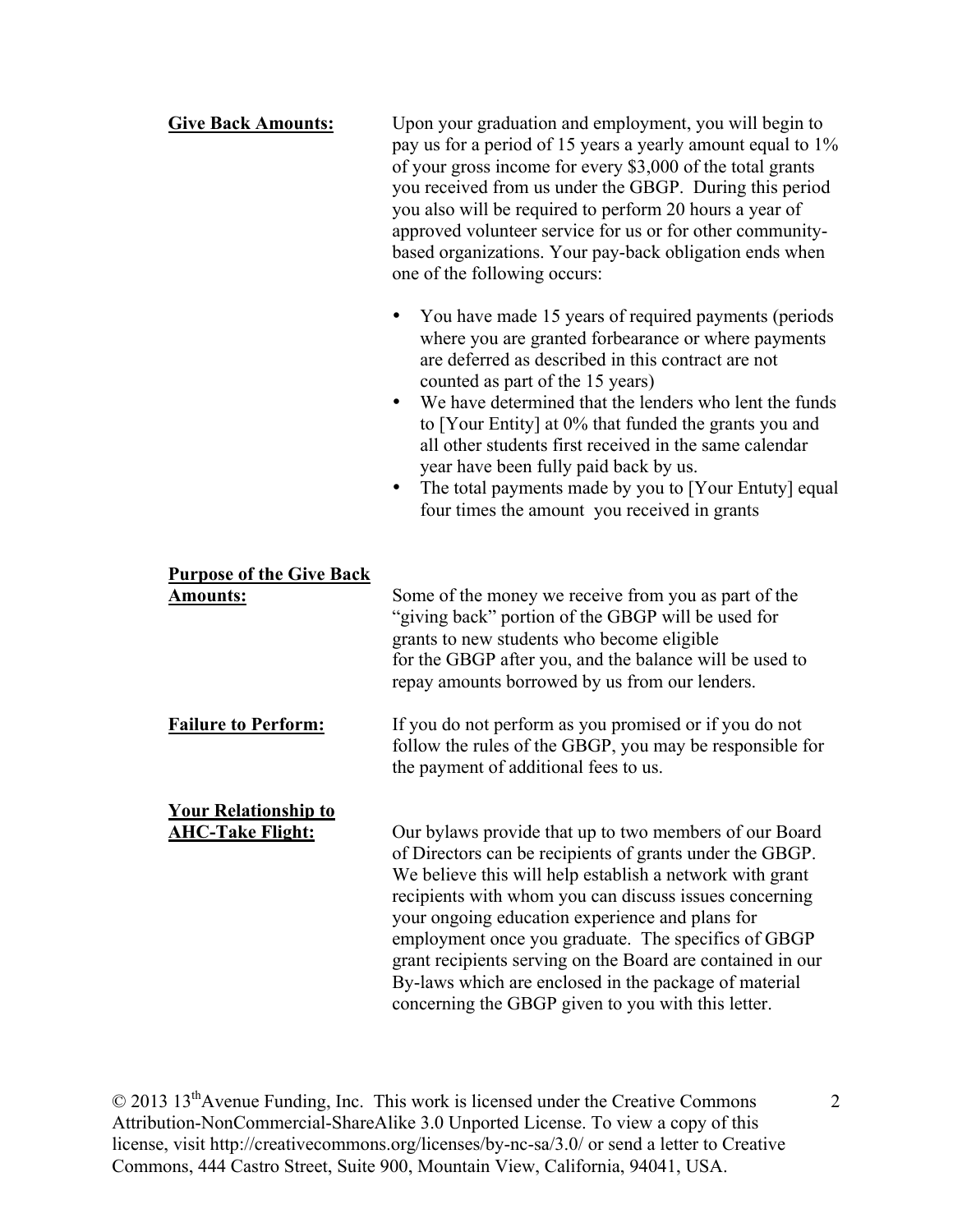## **SECTION II – INFORMATION ABOUT YOU**

### **Your Personal Information**

| Your principal address (if your current address is only temporary or for a short<br>period of time): |  |  |
|------------------------------------------------------------------------------------------------------|--|--|
|                                                                                                      |  |  |
| Your Social Security number:                                                                         |  |  |
| The college or university you plan on attending in September 2012:                                   |  |  |
|                                                                                                      |  |  |
| The degree you plan on pursuing:                                                                     |  |  |

## **You Confirm Your Background Information**

**If you sign this contract, you are saying that the following statements about you and your background are true. If anything is not true, you must cross that portion out and provide us with an explanation on a separate piece of paper.**

**Lawsuits.** There is no lawsuit, tax claim or other dispute pending or threatened against you, which, if decided against you, would interfere with your ability to perform your obligations under the GBGP.

**Other Obligations**. You have performed, and are performing, all your legal obligations including rent, car payments and credit cards.

**Income Taxes.** You have filed all tax returns required to be filed and have paid all taxes due and payable and there are no tax liens or other claims filed against you concerning your taxes.

**Criminal Convictions.** You have not been convicted of, nor pleaded guilty or no contest to, any felony or misdemeanor (other than traffic misdemeanors not involving drunk driving or jail time) and are not subject to any pending felony or misdemeanor charges except for those matters which you previously disclosed to us in writing.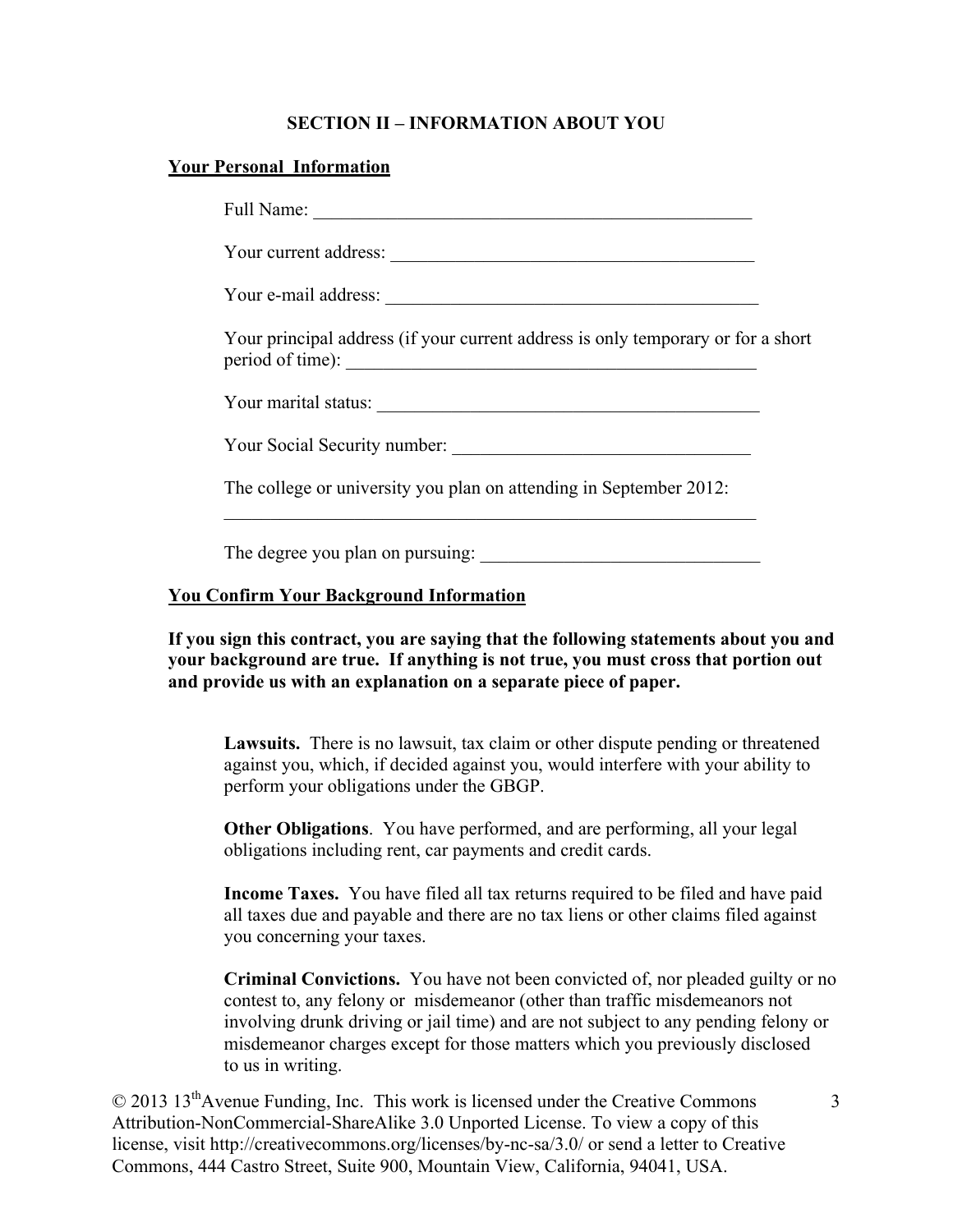**Disciplinary Proceedings.** You have not been subject to any disciplinary action by any school, association or governmental authority which involves allegations of fraud, theft or misappropriation of funds except for those proceedings that were terminated without any ruling or admission of your misconduct, except for those matters which you previously disclosed to us in writing.

**No Bankruptcy.** You have never been the subject of a bankruptcy or similar proceeding.

## **SECTION III – INFORMATION ABOUT US AND THE GBGP**

### **[Your Entity]**

We are a nonprofit public benefit corporation organized under the Laws of California. We are organized and operate exclusively for charitable purposes. Our main purpose is to help students like you pay for college or university without borrowing money.

We are managed by a Board of Directors, who direct and supervise the senior managers of our organization. Our Bylaws provide that Among the members of our Board of Directors are representatives of [Your sponsor – if you have one] a non-profit organization which sponsored our formation and will continue to play a role in the further development of [Your Entity] for the foreseeable future. The Bylaws also provide for two directors who are students who are enrolled in a college or university and are parties to Giving Back Grant Program Contracts with the Corporation. As of February 2013, we have filled one of the "student positions" with a member of the 2012 graduating class at Allan Hancock College and expect to fill the other in the future.

#### **Our Sources of Funding**

Our founding sponsor is [Your Sponsor} which, in turn, arranged for individuals and organizations to lend money to us to enable us to make the grants available under the GBGP. We borrow from these lenders at no interest.

#### **How Are the Give Back Amounts From You Applied?**

#### In two ways:

**First**, the GBGP funding program is designed to repay the lenders, but only the amount they loaned to us, without interest or fees of any kind. It is significant that lenders are willing to lend money to the [Your Entity] without interest, which emphasizes their belief in your desire to achieve a college education. Most of the Give Back Amounts received from you after you graduate and are working will go toward repaying these lenders.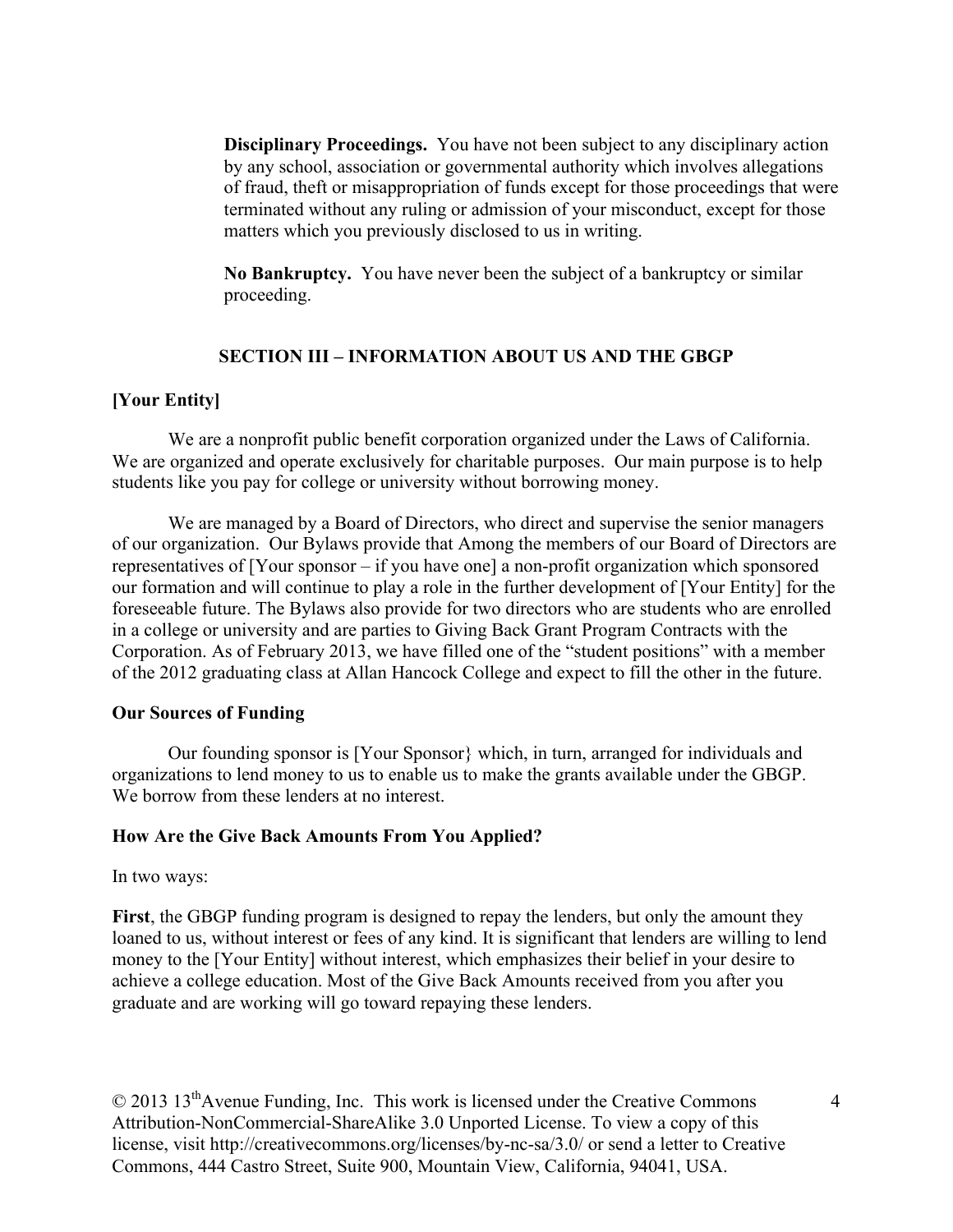However, if these lenders are not paid back within 15 years, your payments will stop whether or not they have been fully repaid, unless your payments have been deferred as described later in this contract. In some cases, these lenders might be fully repaid earlier than 15 years.

**Second**, the balance of the Give Back Amounts received from you will go toward helping other students in the future go to college. In other words, Paying It Forward and Helping Others.

We believe that students receiving a grant from us under the GBGP have an obligation to help future students who may wish to qualify for a similar grant. Therefore, a portion of each payment you make to us after you graduate and begin working will become available for that purpose.

# **SECTION IV – OUR COMMITMENT TO YOU**

As outlined in this letter, we agree to pay on your behalf, directly to the college or university you are attending, the amount of your approved grant. This amount will disbursed on the day that the amount is due. We are not agreeing to cover all your costs of college – only up to a maximum of \$15,000, which is the total maximum grant amount.

## **Example: Assume that you are attending "Cliff College", and the cost of tuition is \$2,500 per semester. If everything is in order and your grant has been authorized, we will pay Cliff College – in your name -- \$2,500 for each semester of your attendance but only up to a total of \$15,000.**

We are going to spread out the grant payments over the number of classes we understand it will take for you to obtain your degree.

## **Example: If you need to pass 18 classes to graduate with a Bachelors degree from Cliff College, we are going to divide \$15,000 by 18 and pay a maximum of \$833 per class.**

If there is any money remaining after we pay the stipulated amount to the college or university for your tuition each semester and if you can demonstrate a need for additional amounts, we also will make a payment to you before classes start to cover books and other expenses you need to pay in order to attend college. We call this a "**Kickstart Allowance**". This amount plus the tuition cost we pay will not exceed the amounts indicated above.

Finally if there is any money remaining in your grant after we have paid the tuition and any Kickstart Allowance, and if you can demonstrate a need for additional amounts, we will pay you for completing classes. This is called a "**stipend"** and it will be included in the maximum amount of your grant. You can also decide not to receive a stipend.

## **Here is How Our Commitment Works**

© 2013 13thAvenue Funding, Inc. This work is licensed under the Creative Commons Attribution-NonCommercial-ShareAlike 3.0 Unported License. To view a copy of this license, visit http://creativecommons.org/licenses/by-nc-sa/3.0/ or send a letter to Creative Commons, 444 Castro Street, Suite 900, Mountain View, California, 94041, USA. 5 On each relevant disbursement date, (generally at the beginning of each semester or quarter or other academic period, depending on your college), we will pay to your school, if this is your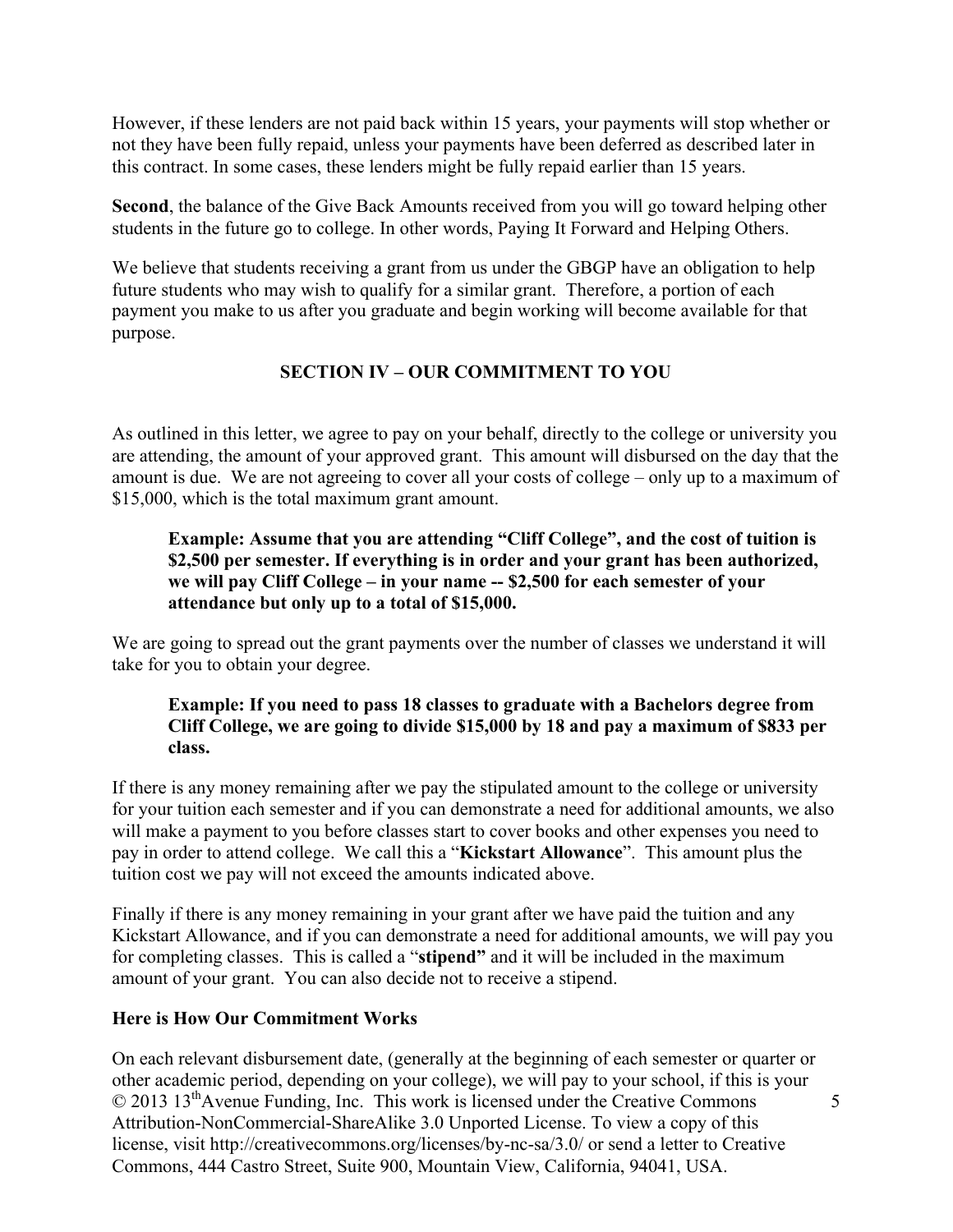first semester or quarter that you are attending college, a calculated amount based on the number of units for which you are or will be registered, as indicated above. If this is your second or later semester (or quarter, depending on your school) that you are attending college, we will pay to your school an amount based on the number of courses that you have completed with a grade of "C" (or its equivalent at schools without letter grades) or better in the previous quarter or semester, in pursuing a Bachelor's Degree. This method of calculating grant payments is intended to keep the total grant open as long as you continue to attend college and successfully pass the courses you are taking with at least the grade indicated above.

The maximum grant amount you will be eligible to receive will be \$15,000.

You understand and agree that if, for any reason, you stop attending classes our obligation terminates and we will not make any further grants for your benefit. If that happens and we already have made grant money available to you, your obligations under this Agreement will still remain in effect.

To summarize, all grants (up to the stipulated maximum amount) are made at our discretion and will be paid in the following order: First, to pay for tuition and/or fees at the college you are or will be attending. Second, if there are any unused grant moneys, as a Kickstart Allowance to allow you to prepare for the school year and start classes. Third, if there are any unused grant moneys, as a stipend, upon completion of college courses with a grade of "C" (or equivalent) or better.

**It is important that you understand that we will not make any grant payment for your benefit unless everything is in order.** This means that unless you have satisfied all the requirements in this letter, we are not obligated to make any payments. It is your responsibility to make sure everything is in order.

In particular, the following steps have to occur before any grant money is disbursed:

- You must complete and sign this letter and meet all the requirements for a GBGP grant.
- You must apply for, be accepted at, and register for college.
- Your enrollment must be confirmed by your college.

If your enrollment is not confirmed by the college and we have disbursed grant money to you or for your benefit, that money must be returned to us promptly and your failure to do so will result in our taking legal steps to recover the amount involved and the costs we incur in having to do that.

All grants disbursed for your benefit are an investment in your future earning potential, because we believe your potential is improved by the education program funded by the GBGP. We do not consider the grants we make to you and for your benefit as a loan by us to you.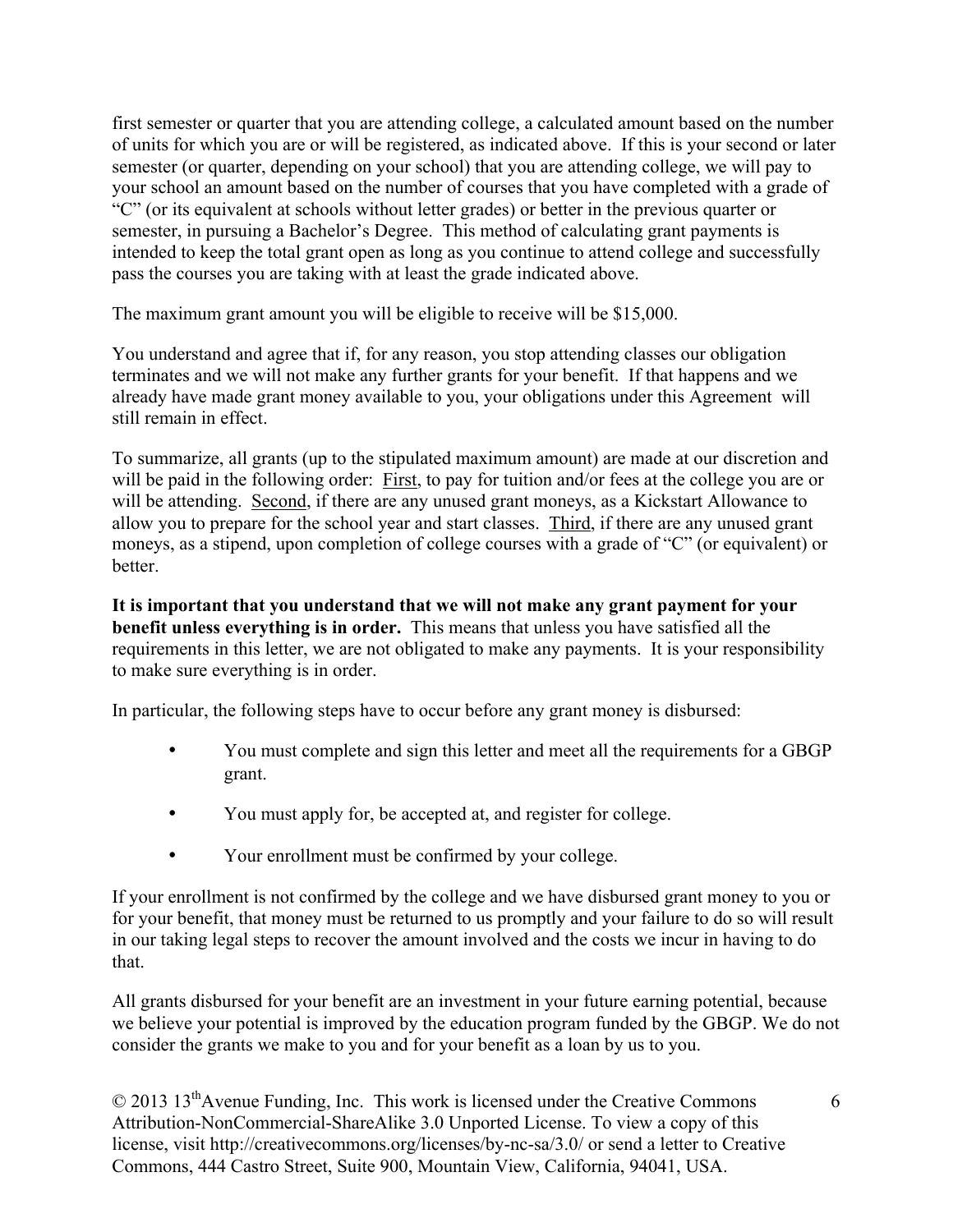# **SECTION V – YOUR ONGOING COMMITMENT TO US**

## **While You Are in School**

We are interested in your progress both during your college experience and afterwards. With that in mind, you must promptly tell us of all significant events while you are in school, such as

- your official enrollment date and if your enrollment status changes for any reason
- all the courses you are taking and the grades you receive
- if you drop classes, take a reduced load of classes, take a leave of absence or quit school on temporary or permanent basis
- when you graduate and receive your diploma or there is any change in your expected graduation date

You also must tell us about where you are living and working (and any change that occurs). You must make arrangements with the college to allow us to get copies of your course schedule, grades and transcript. The address to tell us these things is stated at the end of this contract.

If we request, you will promptly provide us with your state and federal tax returns and any other documents or information that relate directly to your ability or intention to continue your education as planned and to otherwise honor your commitment to us, as described in this Agreement.

## **After You Leave School**

Our interest in your personal circumstances will continue after you graduate from college. With that in mind, we expect that you will promptly tell us if:

- there is any change to information you previously provided to us such as a change in your residence or work address or marital status;
- you have a change in employment status (including employer, job title or salary);
- there is any increase or decrease in your salary or other compensation or if you receive a bonus commission or other unusual payment;
- there is any other change in information you've previously provided to us, particularly documents or information that relate directly to your ability to honor your commitment to us.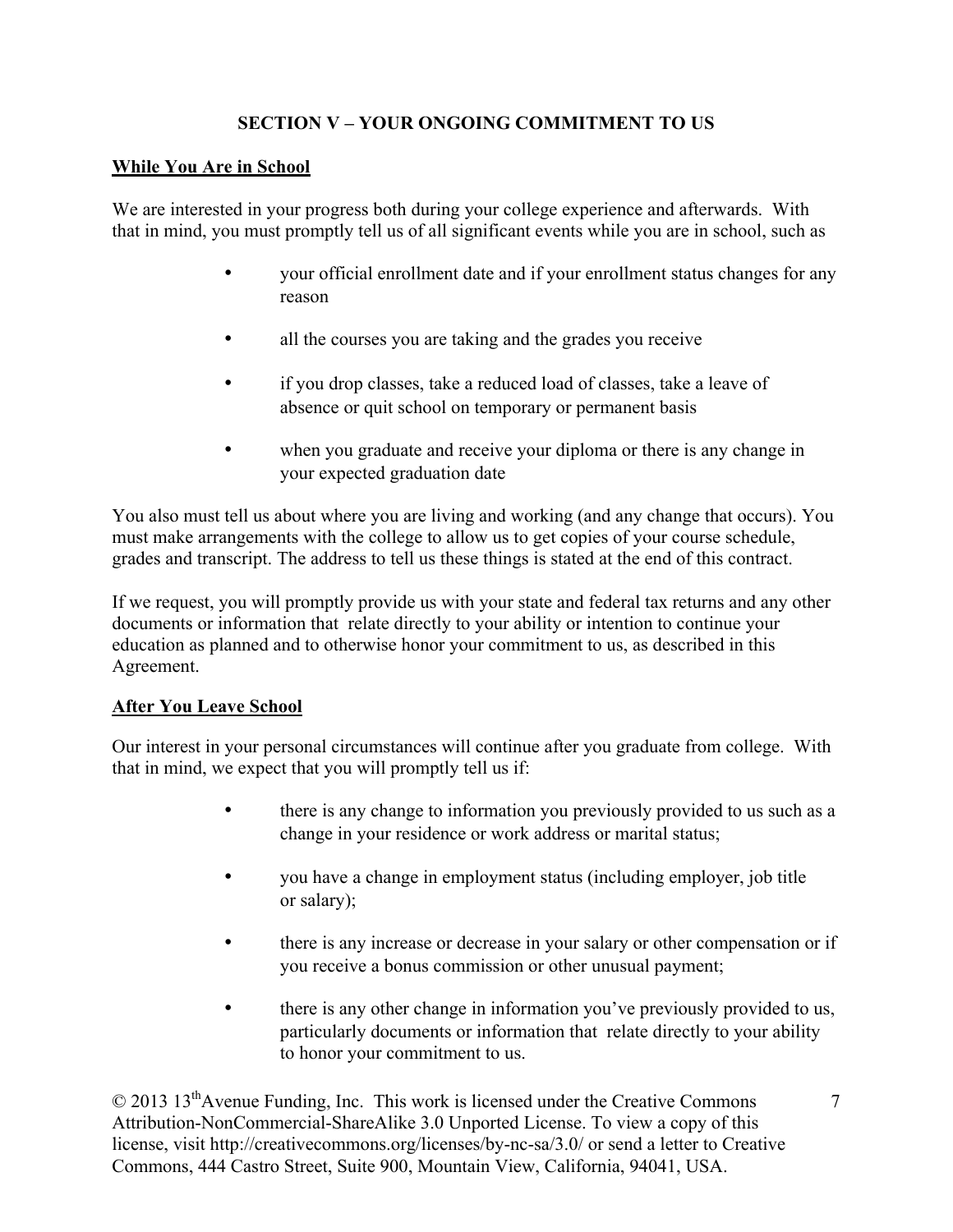You may be asked by us to have your income information confirmed by your employer and you will cooperate in obtaining that confirmation. This Agreement also means that you authorize us to request information about you from outside sources such as credit agencies. You also will deliver to us copies of your pay stubs, job description, tax returns, W-2 or form 1099 tax information statements or other information which we may request as verification of your income. Finally, we may seek to verify your income information from various tax authorities such as the Internal Revenue Service and if we make that request you will fulfill any necessary requirements to permit us to receive that information from those authorities.

## **What You Give Back After Graduation or Leaving College**

Our goals are to repay the lenders, as well as to continue to provide grants to new incoming students on a continual basis. That means that grant recipients who have graduated and are employed are required to give back to us a portion of their earnings to the ongoing operations of the GBGP. We cannot tell you what job to take, if any, after you graduate. Once you begin working after college, your give back payment period begins. The decision to work, and what job you choose, is entirely up to you.

Here's how the give back works:

- you agree to pay 1% of your annual gross income for every \$3,000 of benefits you received under the GBGP, for a period of 15 years, taking into account the period of any deferment that you took.
- If your annual gross income is less than \$18,000 in any of those years, you owe nothing for that year.

For each year in which payment obligations were deferred pursuant to the terms of this contract, this 15 year period will be extended by one year.

- Your obligation to give back stops at the end of 15 years, plus any years in which your obligation to pay was deferred, or an earlier date if we determine that your obligation to give back is completed.
- If your annual gross income is between \$18,000 and \$25,000**,** you agree to pay the amounts based on the following chart for each \$3,000 grant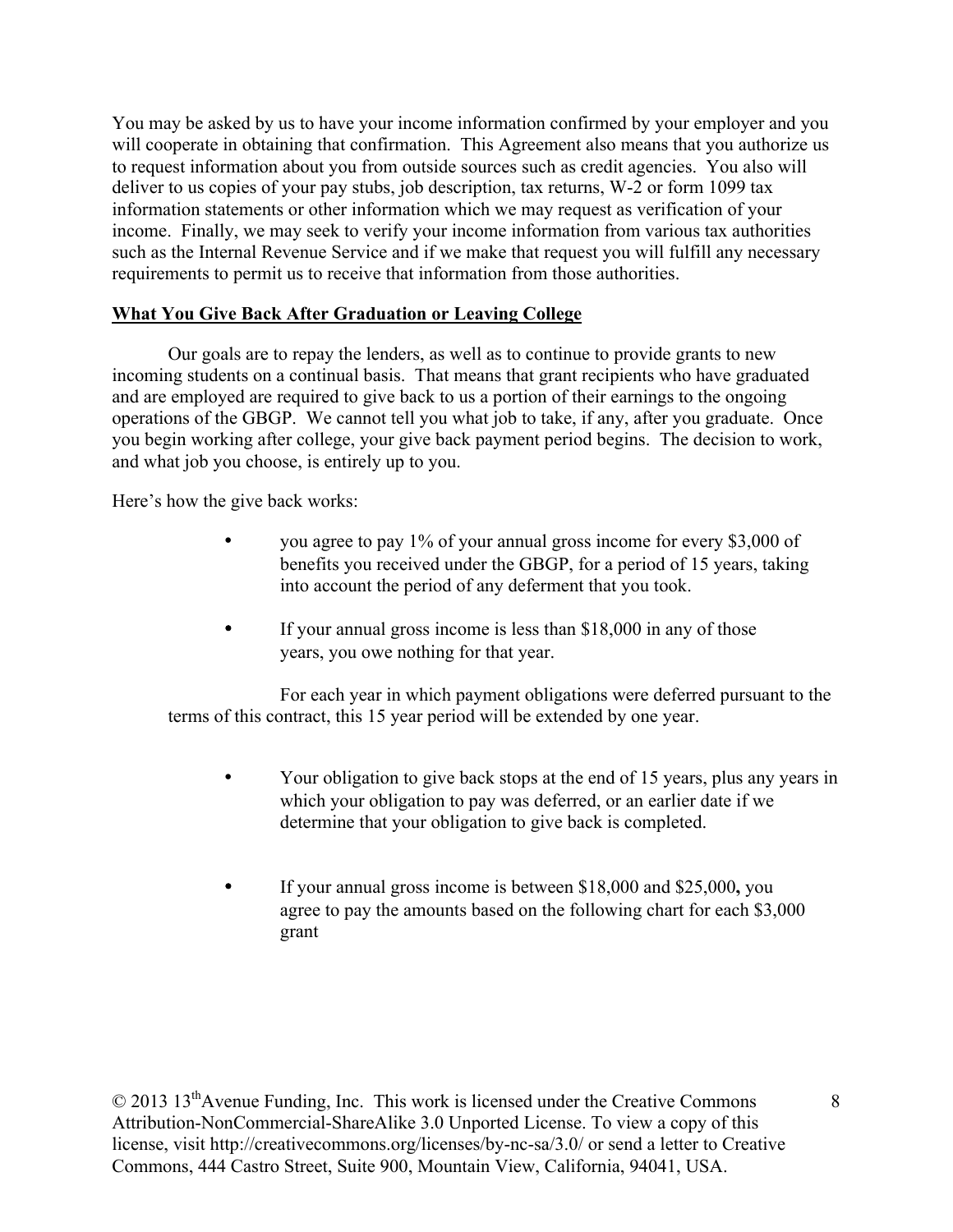| If you   | But less than or equal | You need to pay    |
|----------|------------------------|--------------------|
| earn     | to:                    | [Your Entity] this |
| more     |                        | percentage of your |
| than     |                        | yearly income for  |
|          |                        | each \$3,000 you   |
|          |                        | receive in grants  |
| \$18,000 | \$19,000               | 0.125%             |
| \$19,000 | \$20,000               | 0.25%              |
| \$20,000 | \$21,000               | 0.375%             |
| \$21,000 | \$22,000               | 0.5%               |
| \$22,000 | \$23,000               | 0.625%             |
| \$23,000 | \$24,000               | 0.75%              |
| \$24,000 | \$25,000               | 0.875%             |
| \$25,000 | Above \$25,000         | 1.0%               |

**Summary:** If you receive \$15,000 in total grant benefits, after graduation, you agree to pay us 5% of your gross income (or less if it is between \$18,000 and \$25,000 in any year) each year for 15 years.

For these purposes, gross income includes items generally treated for this purposes for tax purposes including salary, bonuses of all kinds, exercised stock options, investment and partnership income or distributions. However, gross income would not include items such as your spouse's income or compensation, insurance proceeds, bequests or inheritances, workers compensation or disability benefits.

You agree to make these required give back payments monthly to the GBGP during the payment period. Your monthly give back payment will be calculated by you making a fair attempt at estimating your gross income for the year and multiplying that amount by your percentage and then dividing that number by 12 to obtain your monthly give back payment. Your monthly contribution is calculated to be as close as reasonably possible to  $1/12^{th}$  of your annual give back obligation.

© 2013 13thAvenue Funding, Inc. This work is licensed under the Creative Commons Attribution-NonCommercial-ShareAlike 3.0 Unported License. To view a copy of this license, visit http://creativecommons.org/licenses/by-nc-sa/3.0/ or send a letter to Creative Commons, 444 Castro Street, Suite 900, Mountain View, California, 94041, USA.  $\mathbf Q$ **Example**: You are being paid \$750 per week and have no other income and your payment percentage is 5%. Your estimate of your annual income is \$750 times 52 which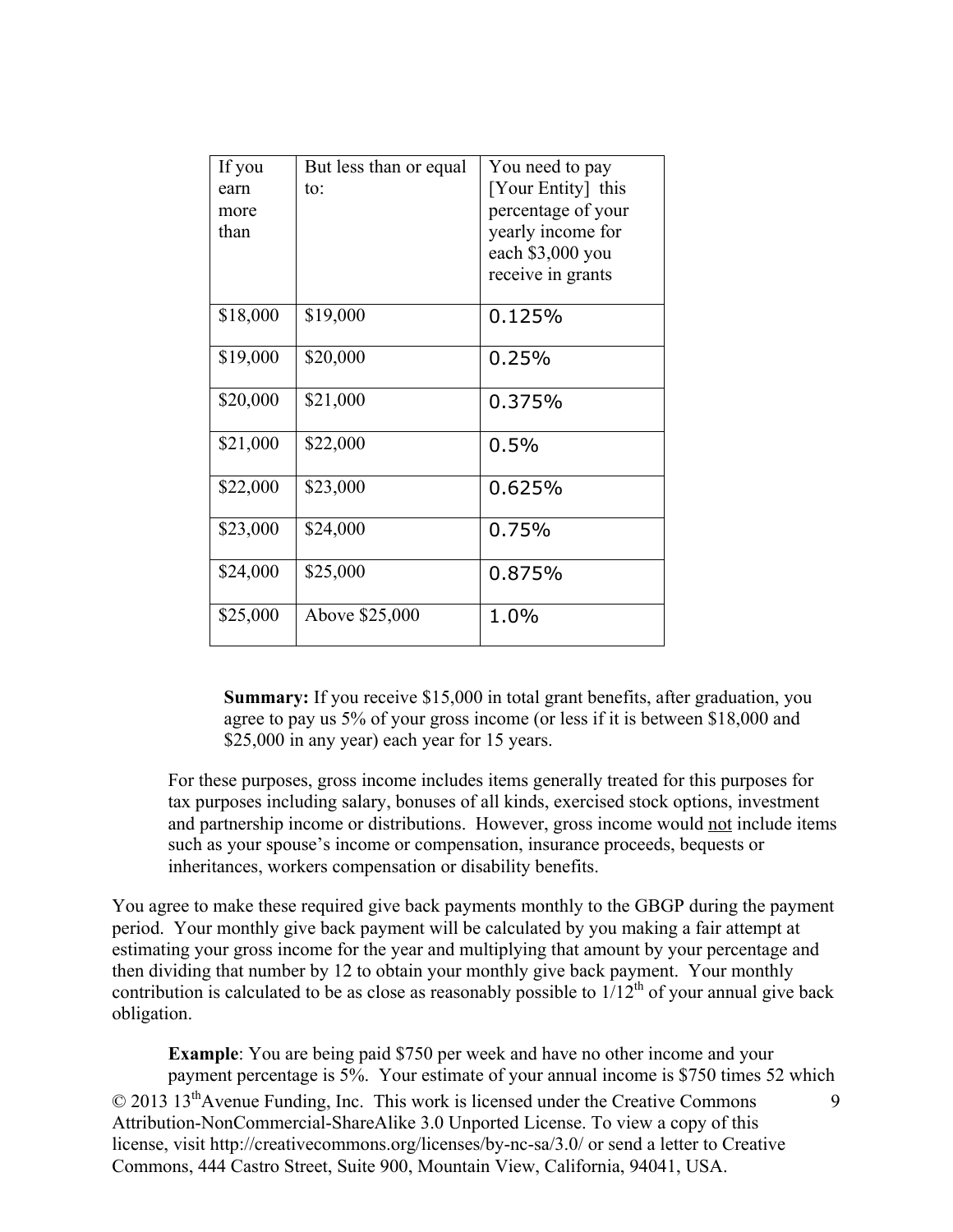equals \$39,000. You then calculate 5% multiplied by \$39,000 which equals \$1,950. Finally, you divide \$1,950 by 12 which equals \$162.50. Your monthly give back payment will be \$162.50.

Any changes in salary or other income could change the amount of give back payment you must make to the GBGP. For example, you may get a raise, which increases your income, requiring a higher give back payment. On the other hand, if the amount of money you are earning goes down, or if you lose your job, you need to notify us promptly so that you do not have to continue paying too much to the GBGP.

## **The ongoing success of the GBGP rests on the expectation that people with higher incomes pay** [Your Entity] **more than those who earn less, thereby helping more people as they go through college**. **If your income is high enough, you may pay more in give backs than you would have if you had instead borrowed the money as a student loan – in certain cases, much more.**

Our policies and procedures for making your monthly give back payment will apply to your situation. From time to time we may change these policies and procedures to take into account efficiencies we identify or new technologies which become available.

Your promise to give back the required amounts to us once you start working after graduation is an essential part of the GBGP. If you do not follow through on your promise, we could enforce it like any other contract. As we stated above, we cannot tell you what job to **take, if any, after you graduate. The decision to work, and what job you choose, is entirely up to you.** 

### **Community Service Obligation**

From the date of this Agreement until the conclusion of your give back payment period, you agree and promise to perform volunteer, uncompensated community service for GBGP or other groups that we approve. This commitment is for 20 hours per year and may include your providing guidance and mentoring to future generations of students and participants in the GBGP.

### **Cumulative Give Back Payment Calculation**

Your ongoing give back payment obligation will also end during the period under this Agreement if your total amount of Give Back Payments equals four times the total amount of the benefits you received from the GBGP. However, you will still have your community service obligation to be fulfilled.

### **Privacy and Confidentiality**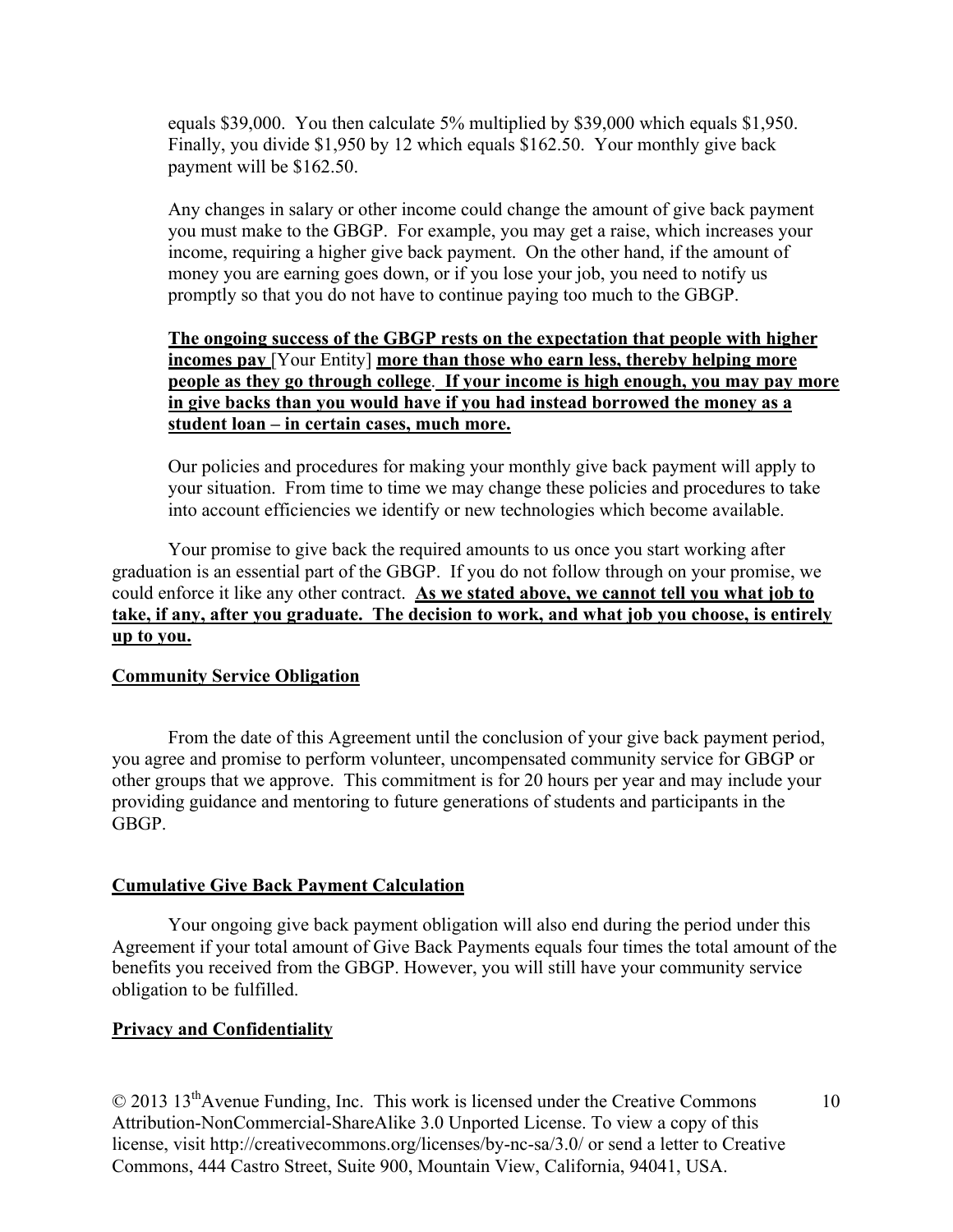We will maintain the confidentiality of your non-public information and will not disclose it to others. This means that will not give your name or contact information to third parties for marketing or other purposes. However, we can use this information in seeking to enforce your promises made in this Agreement or as otherwise may be required by law.

### **SECTION VI – DEFERMENT, FORBEARANCE AND CANCELLATION**

We recognize that unforeseen events in your life may cause you to have to take time off from employment after you graduate. We want to be helpful under such circumstances, if at all possible. With that in mind, we have designed the program outlined in this section.

#### **Deferment Events Initiated by You**

If you believe that events justify a deferment of your give back payment obligations under the GBGP, you can ask [Your Entity] for a deferment. For example, we would consider deferral if you join the Peace Corps; or perform other low income public service; or if you suffer a temporary total disability; or if you wish to participate in an internship of less than 3 consecutive months for which you do not receive academic credit toward your degree; or if you enroll in school full-time (during which time you are not employed on a full time basis) at an accredited college or university deemed acceptable by us. We would give consideration to deferment if some other catastrophic event occurs in your life. However, in all cases, deferment will be granted only at our sole discretion.

#### **Deferment Procedures**

To seek a deferment, you must submit a request in writing to us, by mail or electronic mail. The duration of deferment will be determined by us before you are granted deferment status. During the duration of deferment, all payments will be suspended. They will resume on the regular schedule pre-determined before the deferment. Following any period of deferment, we will extend the give back payment period under this Agreement by the number of months you are in deferment status.

#### **Forbearance**

You also can apply in writing for forbearance if you believe that paying the required contributions places an undue hardship on you or your family. You may be asked to provide additional information to support the forbearance application. Forbearance will be granted at our sole discretion but in any case for not more than 24 months. You will resume making give back payments beginning the month following any period of forbearance. Following any period of forbearance, we will extend the give back payments period under this Agreement by the number of months in forbearance status.

### **Deferment Initiated By Us**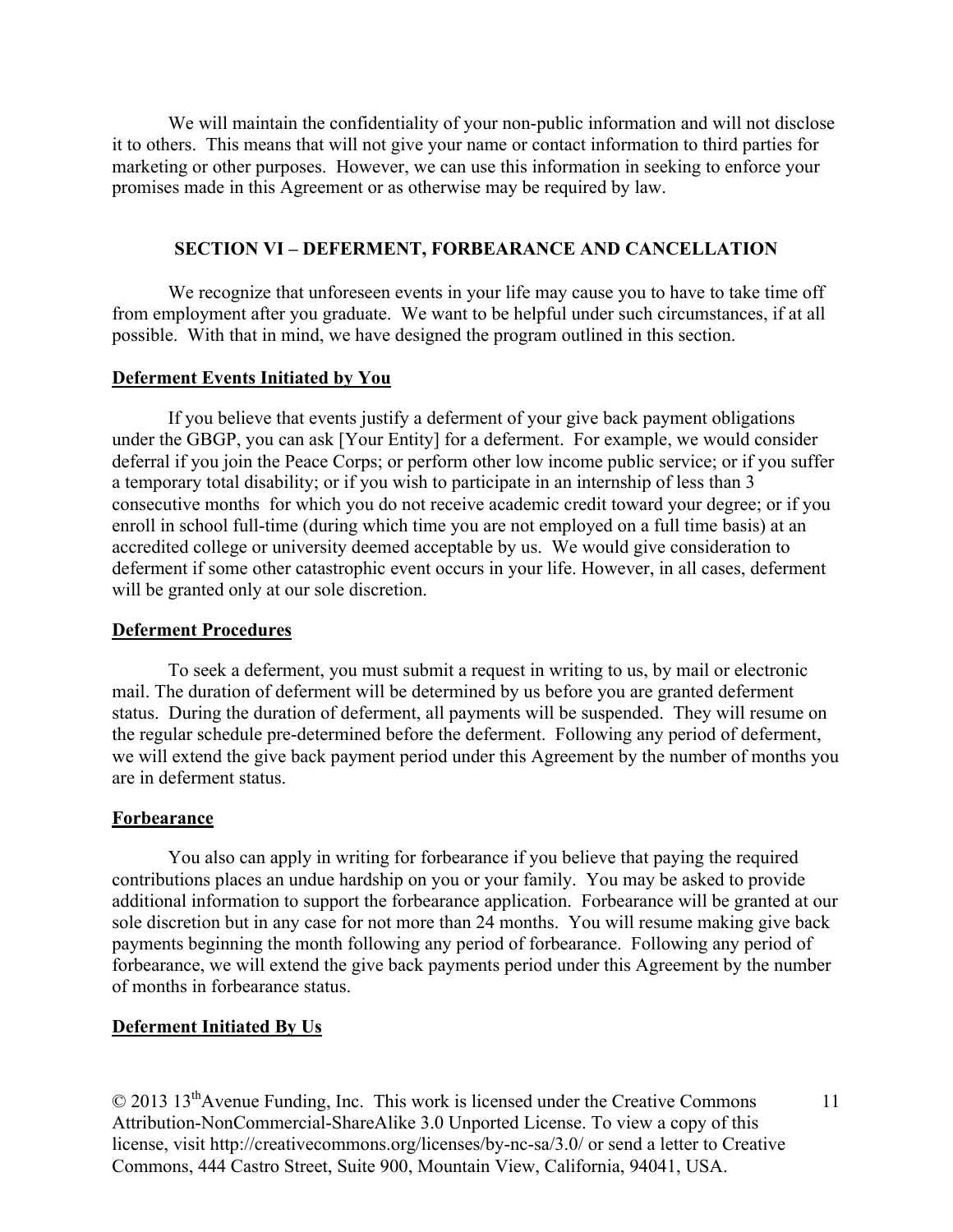Rather than pursuing full-time employment at the end of a two or four year college program, you may elect to pursue an unpaid or low-paying internship, graduate school, or other program to increase your skills and earning potential. You also may need to take a few more courses to earn your associate or bachelor's degree, which may prevent you from working fulltime, and will reduce the amount of your give back payments you would otherwise be able to make to us. Therefore, we may elect, at our option, to defer commencement of the give back payment period if you do not join the work force on a full time basis immediately upon your graduation from college and instead continue another course of study in college or graduate school, pursue an internship, or other program. This would have the effect of not requiring you to make give back payments while in such a post-college program, and it would extend the termination date of the give back payments period for the same amount of time as the deferment.

**Example**: You finish college and earn a Bachelor of Arts Degree. You then attend law school for three years, and do not have full-time employment during law school. We may defer your obligation to make give back payments for the three years you are in law school. Once you begin work as a lawyer, you would make give back payments beginning that year, and for the next fifteen years.

### **Cancellation**

Scheduled give back payments coming due on or after the date of the following events will be forgiven and this Agreement will automatically terminate upon:

- Your Death; or
- Disability such that you are never able to hold full-time employment again, as determined in writing by an independent physician deemed acceptable to us.

### **Bankruptcy**

Your promise to make give back payments will automatically be discharged in the event that you file for bankruptcy, and the court accepts your bankruptcy petition and this is followed by a Bankruptcy Court order discharging your give back payment obligation.

### **SECTION VII – ENFORCING THE RULES AND YOUR PROMISES**

If you don't do what you promise to do, then we will take steps to enforce your promises and enforce the rules described in this Agreement. You can stop this from happening if you fix the problem within a set period of time.

In order for the GBGP to be successful and continue to offer students assistance for college, every participant needs to know that every other participant is following the rules. The rules are designed to insure that everyone is doing what they agreed to do and is paying what they agreed to pay. Therefore, breaking the rules is just as bad as not making your give back payment.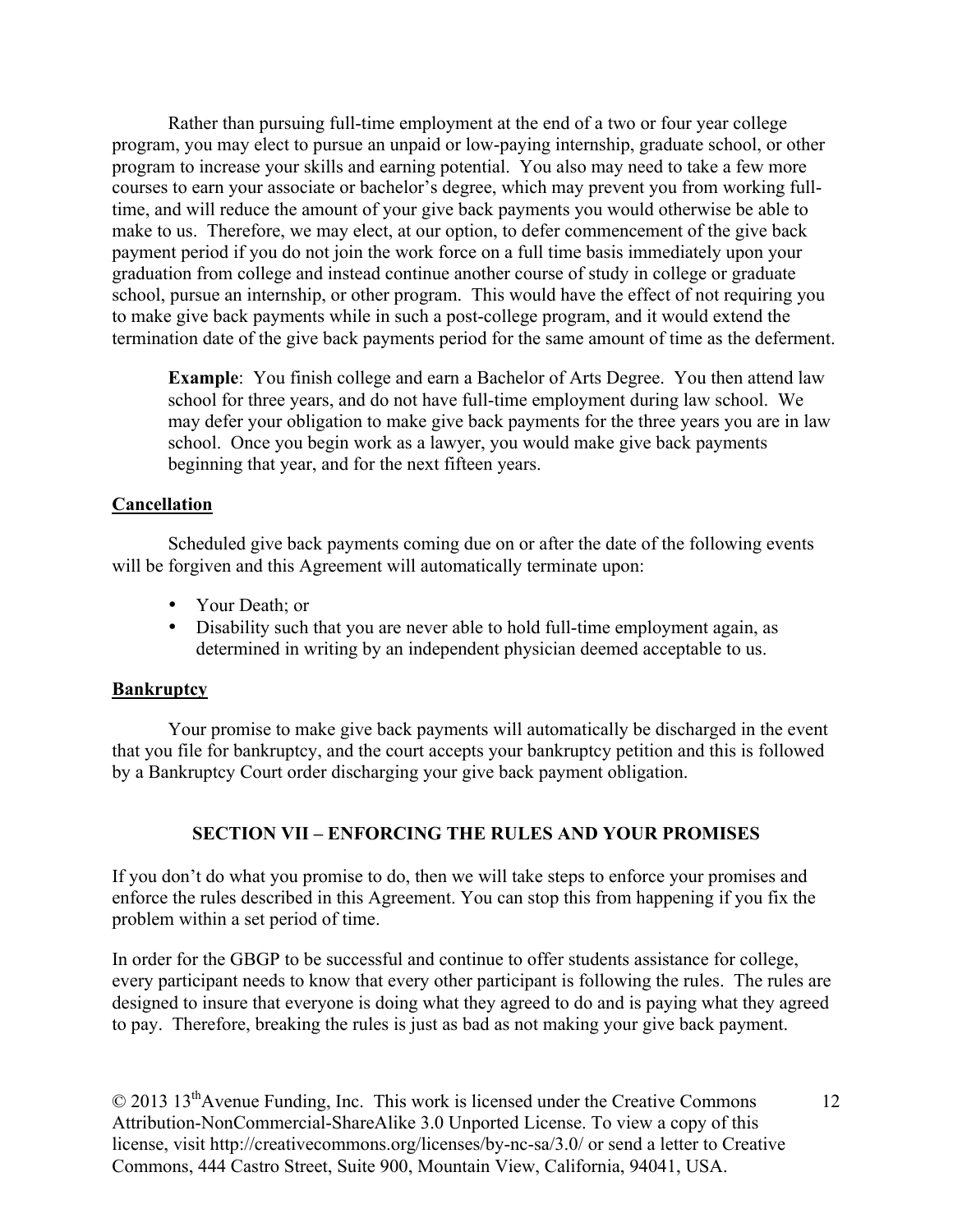We wouldn't want anyone to accidentally breach these rules so we have listed the major ones. There may be other ones, so you shouldn't assume that you can do things not listed. If you do not follow these major rules and all others in this Agreement, you are breaking the rules and would be considered to have broken your promises in this Agreement.

## **Here are the major rules, which you must follow:**

- Make give back payments as required by this Agreement
- Accurately report to us all the income you have received
- Inform us about your progress in college; tell us when you are enrolled, what courses you're taking, what grades you've received
- Tell us when you are not taking classes, have quit school, taken a reduced load, or received your diploma
- Keep us informed of where you are living and working both during and after college
- Allow us to get copies of your course schedule, grades and transcript
- Allow us to see your tax returns for as long as you have not completed your give back payments
- Work 20 hours each year on GBGP-related projects or public service projects approved by us

Also, if it turns out that anything of significance that you told us in connection with your participation in the GBGP is false or untrue, that would be considered as a violation of the rules and this Agreement.

## **What happens if You break the rules**:

If you break the rules, we may at our option do any of the following:

- charge you late fees and penalties of \$25 for each time you are late in making your contribution; if you are late more than 3 times a year your right to participate in ongoing GBGP-related activities and benefits may be suspended or terminated, if your lateness is frequent and not corrected
- take legal steps to enforce your promises and recover our collection costs
- terminate your right to further participate in the GBGP or in GBGP-related activities.

Parts of this contract will still be in force even after most of the contract has been terminated. These include sections relating to: privacy and confidentiality, governing law, arbitration, and all sections giving rise to obligations to make give back payments and to provide information.

# **SECTION VIII – MISCELLANEOUS**

© 2013 13thAvenue Funding, Inc. This work is licensed under the Creative Commons Attribution-NonCommercial-ShareAlike 3.0 Unported License. To view a copy of this license, visit http://creativecommons.org/licenses/by-nc-sa/3.0/ or send a letter to Creative Commons, 444 Castro Street, Suite 900, Mountain View, California, 94041, USA.

13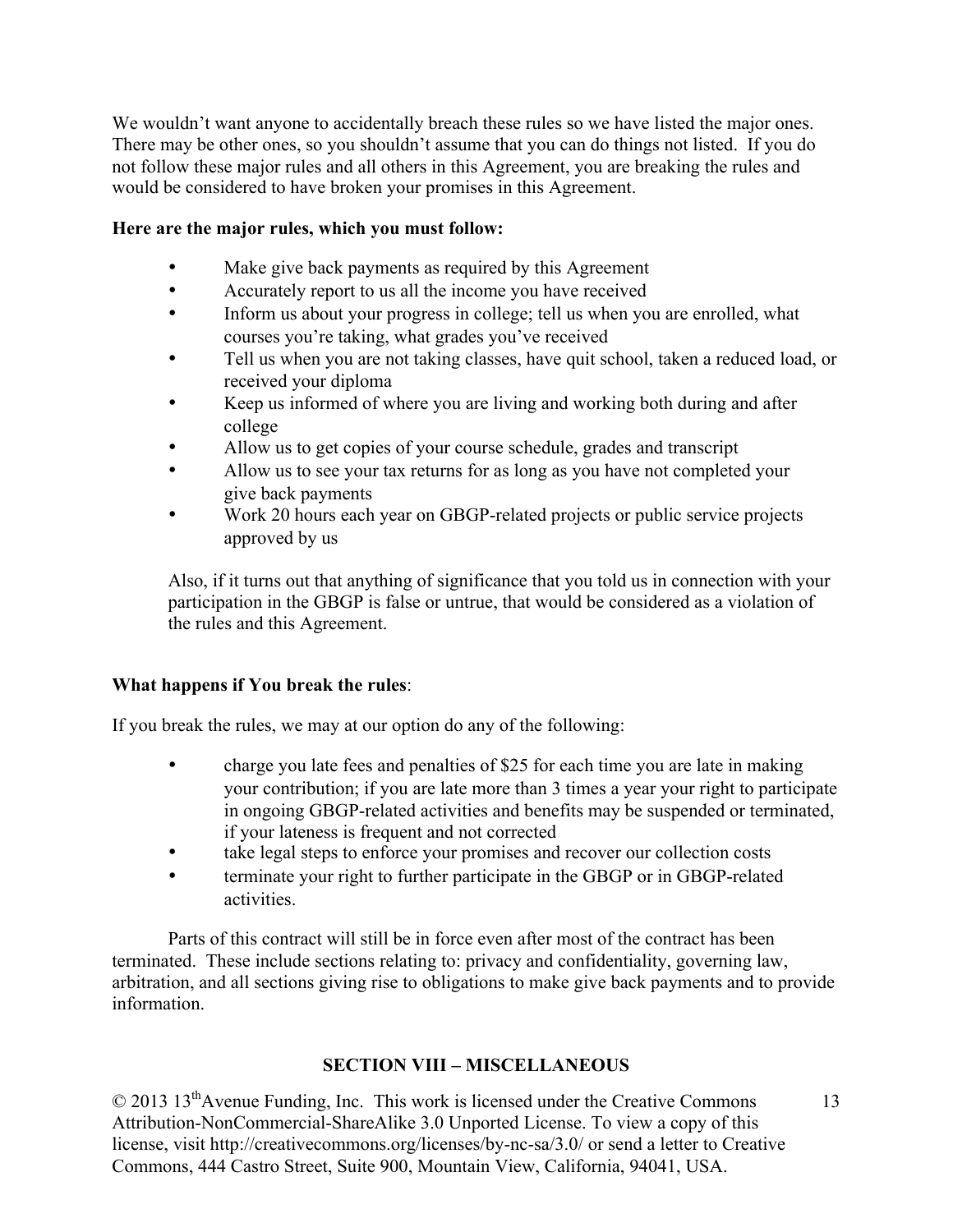There are a number of miscellaneous technical matters covered by this section that you should understand.

1. This Agreement is governed by the laws of the State of California.

2. You acknowledge that your obligations hereunder are personal and may not be assigned, delegated or transferred by you to anyone else and any attempt to do so will be void.

3. We can assign, pledge or otherwise transfer our rights and obligations under this Agreement without your consent and any such assignment, pledge or transfer by us will not affect our rights and responsibilities.

4. If any part of this Agreement is not enforceable, the rest of the Agreement may be enforced. A failure by us to enforce or insist on compliance with any term in this Agreement will not be a waiver of any of our rights.

5. This Agreement, and any related written material required by this Agreement, are intended by us and you as the complete and exclusive statement of the terms of our understanding about the GBGP and replaces any prior oral or written contracts between us.

6. No provision of this Agreement may be modified or waived except in writing, signed by us and only in our sole discretion.

7. All notices required under this Agreement will be personally delivered or sent by first class mail, postage prepaid, or by overnight courier, to the addresses on the signature page of this Agreement, or sent by electronic mail to the electronic mail addresses listed on the signature page, or to such other electronic or physical addresses as we or you may specify from time to time in writing.

8. You and we waive our right to seek remedies in court, including any right to a jury trial. You and we agree that in the event of any dispute arising between or among any of us or any of our affiliates arising out of, relating to or in connection with this Agreement, such dispute will be settled by arbitration to be conducted in Sacramento, California in accordance with the rules of the American Arbitration Association ("AAA") applying the laws of California. Disputes will not be resolved in any other forum or venue. You and we agree that discovery will not be permitted (except as required by the rules of AAA and as to information required to be disclosed or permitted to be requested pursuant to this Agreement), that the arbitration award will not include factual findings or conclusions of law, and that no punitive damages will be awarded. The parties understand that any party's right to appeal or to seek modification of rulings in arbitration is severely limited. Any award rendered by the arbitrator will be final and binding and judgment may be entered upon it in any court of competent jurisdiction in the county and state of our principal office at the time such award is rendered or as otherwise provided by law.